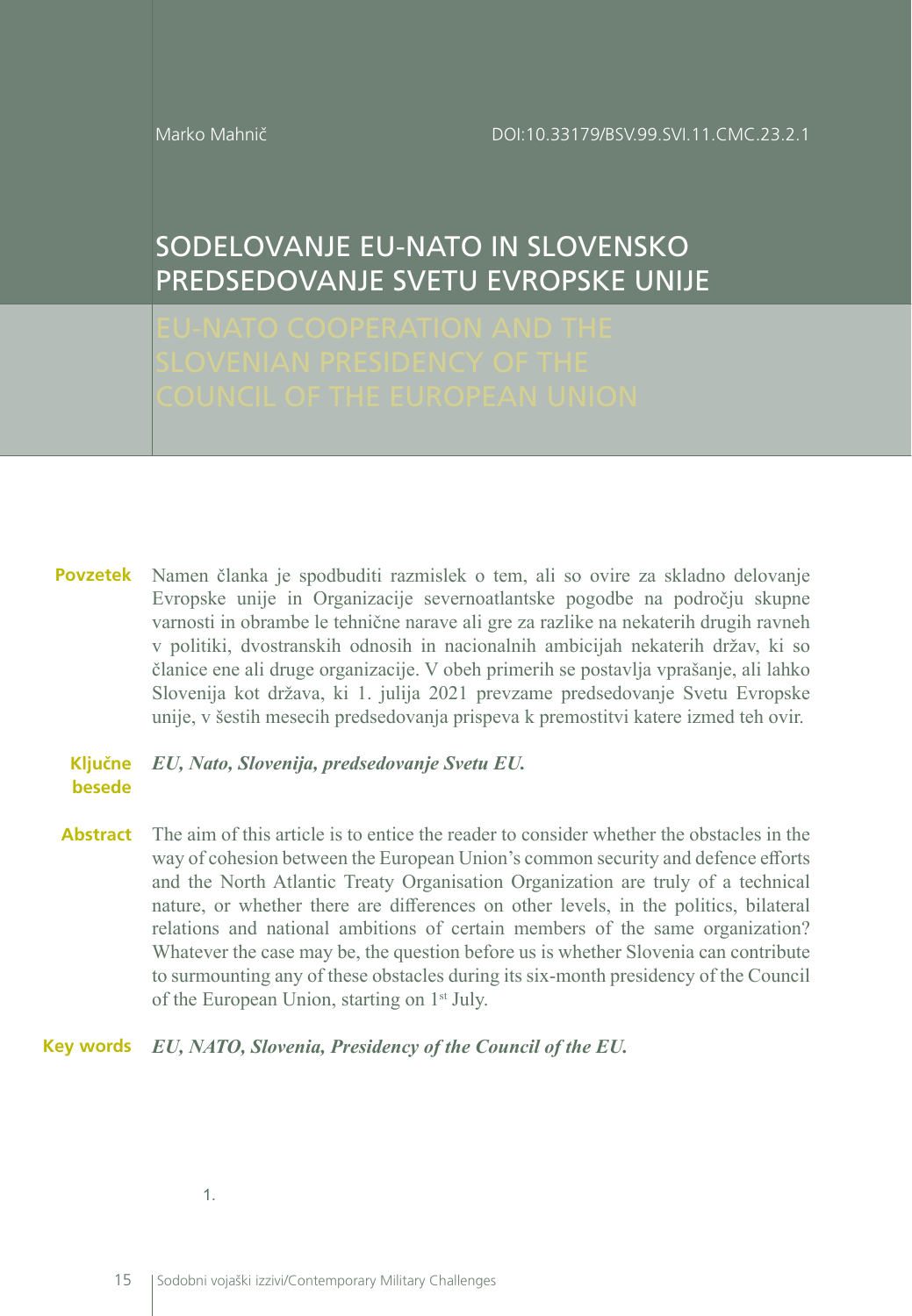The year 2020 will go down in history as a year of unexpected events, challenges and outcomes which have affected the lives of people all around the world. A new European Commission led by Ursula Von Der Leyen, the former German Minister of Defence, started its work at the beginning of the year. Due to complications with the appointment of Commissioners, the Commission formally took up its posts with one month's delay, on 1 December 2019. It was immediately clear that this is a kind of relaunch of the Union, with a more ambitious approach and concrete ideas for the future of Europe. The Commission soon presented the new Green Deal, signed the agreement on the withdrawal of the United Kingdom (UK) from the European Union (EU) and announced, inter alia, a more geopolitical agenda with implications in the field of security and defence. Shortly afterwards the global Covid-19 pandemic broke out and it seemed as if the world stopped for a moment. This was followed by a period of intense competition; first in the purchasing of protective equipment, then in developing a vaccine, and finally, towards the end of the year, we were able to witness an intriguing presidential election in the United States. With the victory of Joe Biden, or rather the departure of Donald Trump, Europe was flooded by a wave of optimism and the hope of rekindling or strengthening the transatlantic relations. **Introduction**

> Throughout this period, the NATO Secretary-General, Jens Stoltenberg, consistently repeated the same message: "NATO-EU cooperation has reached unprecedented levels <sup>1</sup> "(Stoltenberg, 2020). At first glance, such a statement is not surprising, as 21 out of the 27 Member States of the EU are also NATO allies. However, the value and effectiveness of such a relationship has often been questioned in recent years. Also, for countries like Slovenia, the concept of a single set of forces<sup>2</sup> (Lampret, Grilj, 2019, p 79) and the principle of non-duplication are of the utmost importance in this respect, as the resources available annually for the equipment, training and capability development of the Slovenian Armed Forces are very limited. A Joint Declaration was signed in the margins of the NATO Warsaw Summit in 2016, followed by an implementation plan of 42 proposals (Council of the EU, 2017) for EU-NATO common actions, and a second Joint Declaration in Brussels in 2018 with a further 32 proposals. The basic idea behind these proposals was to highlight those areas where countries would not have to choose on the basis of the "either/or" principle, but could rather focus on synergies, or the "not only, but also" approach.

> The purpose of this article is to encourage reflection on whether the obstacles to coherent actions of the EU and the North Atlantic Treaty Organization in the area of common security and defence are of a purely technical nature or whether there are differences at certain other levels, in politics, in bilateral relations and in the national ambitions of certain countries, members of either organization. In both cases, the

*<sup>1</sup> Secretary General Stoltenberg used the phrase on various occasions throughout the year.*

*<sup>2</sup> The concept implies that countries do not have multiple military or defence capability development budgets and cannot invest in their own armed forces and additionally into NATO or EU capabilities. It is therefore necessary to find solutions with a "single set of forces" to operate successfully across all frameworks.*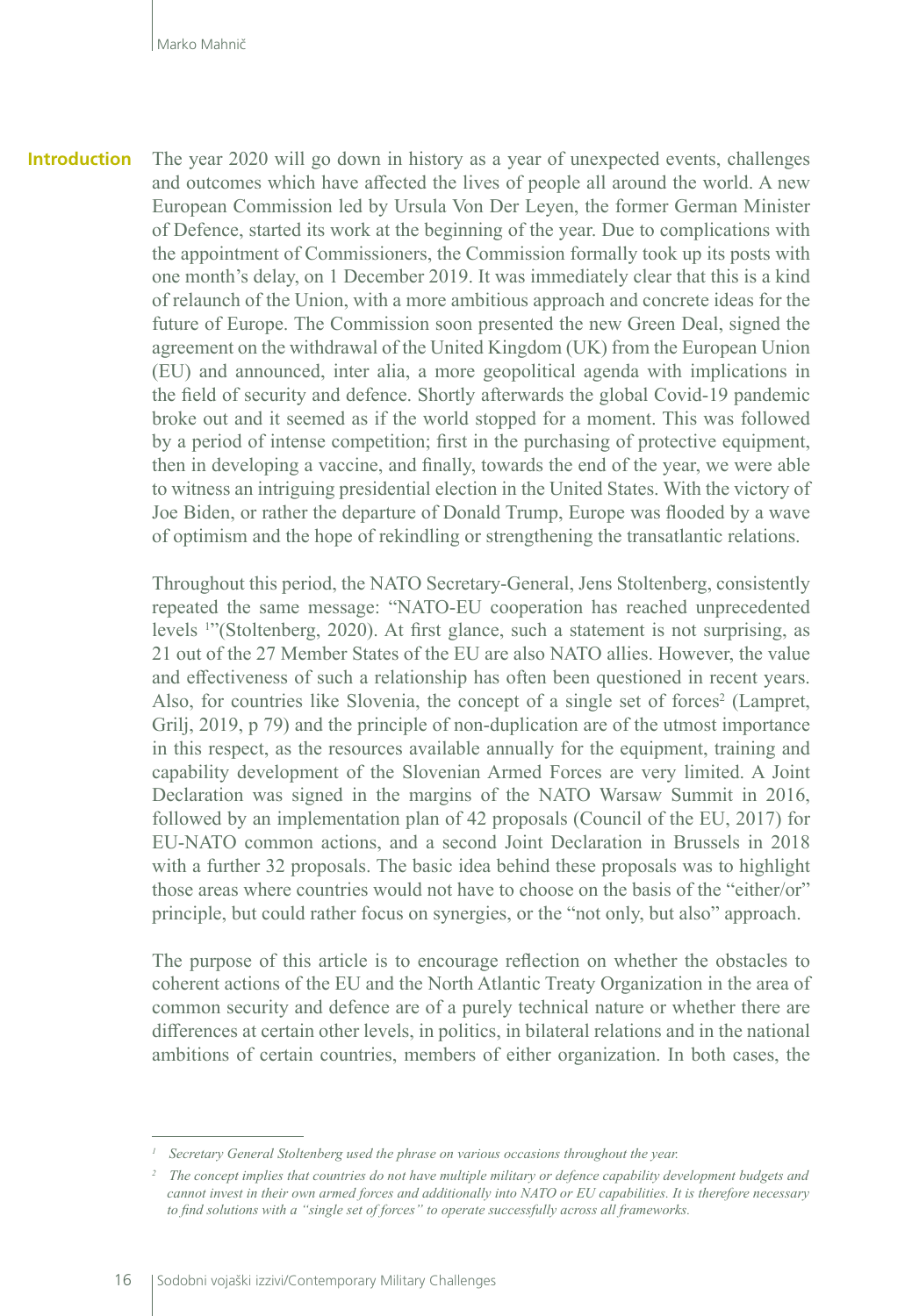question arises as to whether Slovenia<sup>3</sup>, as a small country taking over the Presidency of the Council of the EU on 1<sup>st</sup> July 2021, can in some way contribute to overcoming any of these obstacles during the six months of its Presidency.

# **1 A JOURNEY OF FIVE KILOMETRES BEGINS WITH A SINGLE STEP4**

The signing of the two Joint Declarations resulted in a common set of 74 proposals for activities, focusing on 7 priority areas: countering hybrid threats; operational cooperation (including maritime operations); cyber security and defence; defence capability development; defence industry and research; exercises; and defence and security capacity-building (Council of the EU, 2016). The second Joint Declaration (Council of the EU, 2018) further emphasized the focus on military mobility, the fight against terrorism, resilience related to chemical, biological, radiological and nuclear related risks, and the promotion of the role of women in security and peace<sup>5</sup>. The final aspect, monitored by both organizations since 2016, is the level of political dialogue. Although the signature of the first Joint Declaration undoubtedly represented an important step forward, we cannot really say that EU-NATO cooperation has only been going on for the past five years. On the contrary, it could be argued that it has been happening from the very beginning or, in other words, since the creation of the EU and NATO. Opinions are divided, but in Slovenia we often refer to the signature of the "Berlin Plus" agreement in 2002<sup>6</sup> as the start of operational cooperation. Some would argue that the first steps date back to the beginning of the 1990s (Culetto, Himelrajh, 2018,  $p$  15), from the signing of the Maastricht Treaty<sup>7</sup> by the western European countries which were already NATO allies at the time.

Regardless of when this first step took place, it is quite clear that it is already a longlasting process. Rather than seeking to make major changes through this cooperation, it is important to reach agreements, tangible results and solutions on a regular basis. The ever-changing security environment led to the signing of the Joint Declarations, which means that both NATO and the EU must constantly adapt to new challenges and threats. When these challenges are such that no country, the EU nor NATO can tackle them alone, then cooperation is the only solution. Today's security threats are characterized by the emergence of new means and areas of application, new actors, or completely new threats developing before they are effectively identified or countered. In reality we are seeking a kind of partnership between two organizations

*<sup>3</sup> Together with Germany and Portugal, Slovenia forms the so-called trio of countries, who prepare their own 18-month programme together, while at the same time ensuring that the Council of the EU continues to work on a common, inherited agenda.*

*<sup>4</sup> Reference to the Chinese proverb "A journey of a thousand miles begins with a single step"*

*<sup>5</sup> Point 6 of the second Joint Declaration, signed by the President of the European Council, Donald Tusk; the President of the European Commission, Jean-Claude Juncker; and the Secretary General of NATO, Jens Stoltenberg, on 10 July 2018.*

*<sup>6</sup> 16 December 2002 – the signature of the Berlin Plus arrangement allowed the EU to use NATO structures, mechanisms and assets in the conduct of its missions.*

*<sup>7</sup> The Maastricht Treaty was signed in February 1992 and entered into force in November 1993. It was the launch of Europe's Common Security and Defence Policy (CSDP) and the cornerstone of a political union.*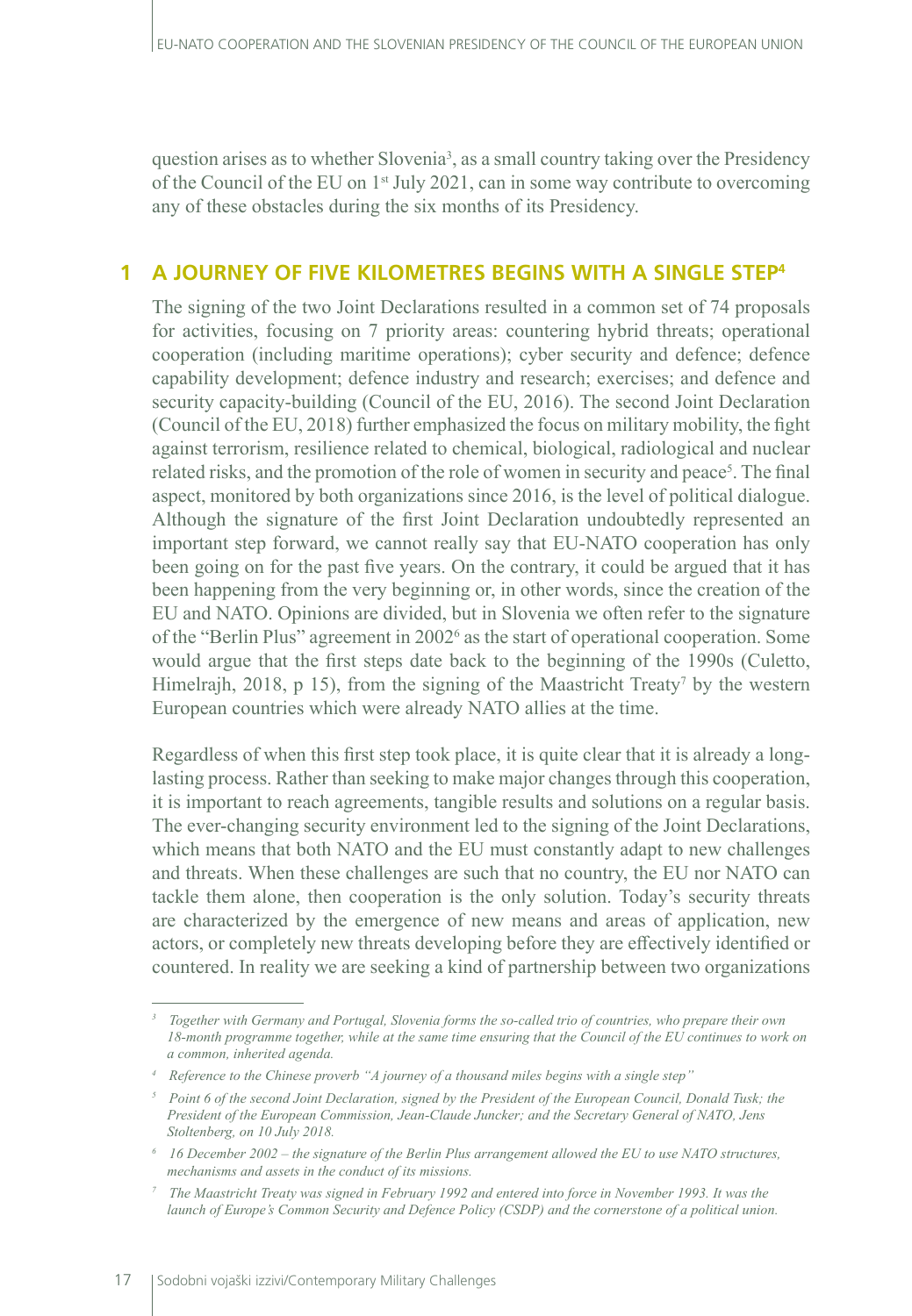which both have different tools, advantages and disadvantages. When we talk about EU-NATO cooperation, we must therefore have synergies in mind, or try to achieve a result greater than the simple sum of the contributions from the two sides in this equation. If we stay on mathematical concepts for a moment, a subset of 20 countries<sup>8</sup>, to which Slovenia also belongs, stands out from the wider array of countries which are either members of the EU or NATO allies; these are countries that actively participate in both allied and EU defence initiatives. For this reason, it is important to avoid both duplication and the principle of "either/ or" already mentioned in the introduction. The aerial distance from the headquarters of the EU to the NATO headquarters in Brussels may only be five kilometres, but it is clear that the route towards coordinated joint action is extremely demanding and full of obstacles.

#### **1.1 74 small steps**

Although most discussions on EU-NATO cooperation inevitably revolve around the signed Joint Declarations and the implementation plan of the 74 proposals for common actions, this is just one side of the story. These are, for the most part, proposals for measures, which can be implemented at the level of officials employed as staff of the two organizations. For example, as many as 20 proposals out of the 74 deal with countering hybrid threats. The first proposal concerns the creation of a European Centre for Countering Hybrid Threats, the second the provision of technical means to exchange information on hybrid threats, and so on (Council of the EU, 2017). The Centre was established in Helsinki, Finland, in 2017. Slovenia officially joined it in 2019 (European Centre of Excellence for Countering Hybrid Threats, 2019).

The EU Hybrid Fusion Cell, which is part of the Single Intelligence Analysis Capability (SIAC) of the European External Action Service (EEAS), and the NATO Hybrid Operations Analysis Unit have been using BICES since 2018 (Council of the EU, 2018). This is a system for the exchange of classified intelligence information which was originally developed to retrieve data from battlefields in NATO ally or partner countries. Without going into details about the other priority areas here, the review of the annual progress reports could suggest that the list of 74 proposals has been almost exhausted; most of the joint activities have already been completed or are at least ongoing. After all, a large number of the activities in the implementation plan were planned for 2017, and if no progress had been made up to now, then the level of relations between the two organizations could indeed be questioned. So why is this progress not visible externally? Where are the obstacles and the real problems of the cooperation, if the proposed measures are being implemented so well? The fact is that the implementation of these proposals mainly addresses the administrative, bureaucratic or technical challenges faced by the staff of the two organizations in Brussels. Each small step can be of great importance to their daily

*<sup>8</sup> Denmark is an ally and a member of the EU, but does not participate in the EU's defence initiatives.*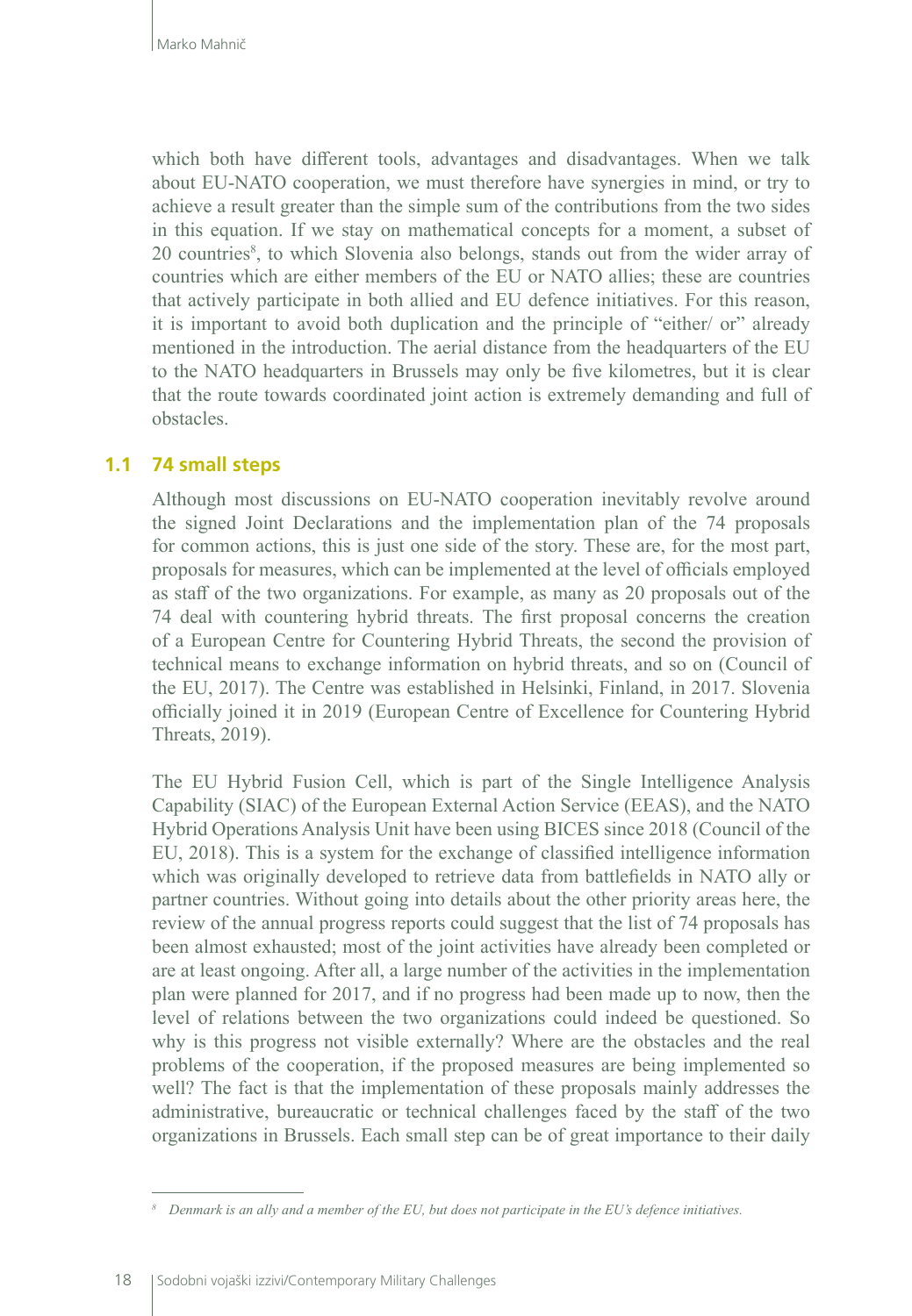work, but the measures will not solve some of the major issues that regularly arise when EU-NATO cooperation is mentioned.

## **1.2 36 countries and many problems**

The first steps taken by Joe Biden as President of the United States of America hinted that the biggest problem for successful EU-NATO cooperation had been solved by the result of the US elections. Under Donald Trump the US withdrew from international agreements, cut its own budgets and threatened to reduce contributions or withdraw armed forces from certain areas of strategic importance. The perception that NATO equals the US led to a serious lack of confidence in transatlantic relations over the four years of the Trump administration. This in turn led, among other things, to a rather surprising statement by the French President Emanuel Macron. During an interview for the renowned magazine The Economist, he announced that we are witnessing NATO's 'brain death' (The Economist, 9.11.2019, p 9). Taken out of the context in which it was used, the statement raised a lot of eyebrows and spread rapidly through global and online media. Many perceived it as France acting on its own or, at the very least, as a reckless move by its President.

In reality, Macron was speaking about European solidarity, which must emerge before the US turns its back on us. He also mentioned the unexpected withdrawal of US forces from Syria, which allowed renewed clashes between members of the Turkish Armed Forces and the Kurds. As a result, the relationship between Turkey and the European allies, who advocated a longer-lasting ceasefire, also deteriorated. It was Macron's response to Trump's constant complaints about the costs incurred by the US for NATO (Trump, 2018) and his statements about NATO being outdated. If transatlantic relations were to deteriorate any further, Europe would be left to itself, sooner or later. In a somewhat inappropriate manner, Emanuel Macron merely stressed what was already stated in the Global Strategy<sup>9</sup> for the EU's Foreign and Security Policy: »European security and defence efforts should enable the EU to act autonomously while also contributing to and undertaking actions in cooperation with NATO. A more credible European defence is essential also for the sake of a healthy transatlantic partnership with the United States« (Global strategy, 2016). In other words, the strengthening of the EU in the field of defence also strengthens NATO. If we can now add better, enhanced transatlantic relations with the new President of the US in office, then EU-NATO cooperation should also gain further momentum.

Unfortunately, the EU now faces a new challenge concerning its relationship with the UK, which has now officially left the EU<sup>10</sup>. While the British remain NATO allies, defence initiatives in the EU can no longer count on their assets, capabilities

*<sup>9</sup> On 14 November 2016 the Council of the EU adopted conclusions on the implementation of the EU Global Strategy in the area of security and defence, setting out the level of ambition and concrete actions.The strategy was prepared by the European Commission of that time, led by Jean-Claude Juncker and Federica Mogherini.*

*<sup>10</sup> The so-called 'BREXIT' was the result of a referendum in the United Kingdom in which, on 23 June 2016, just under 2 % more voters voted to leave the European Union.*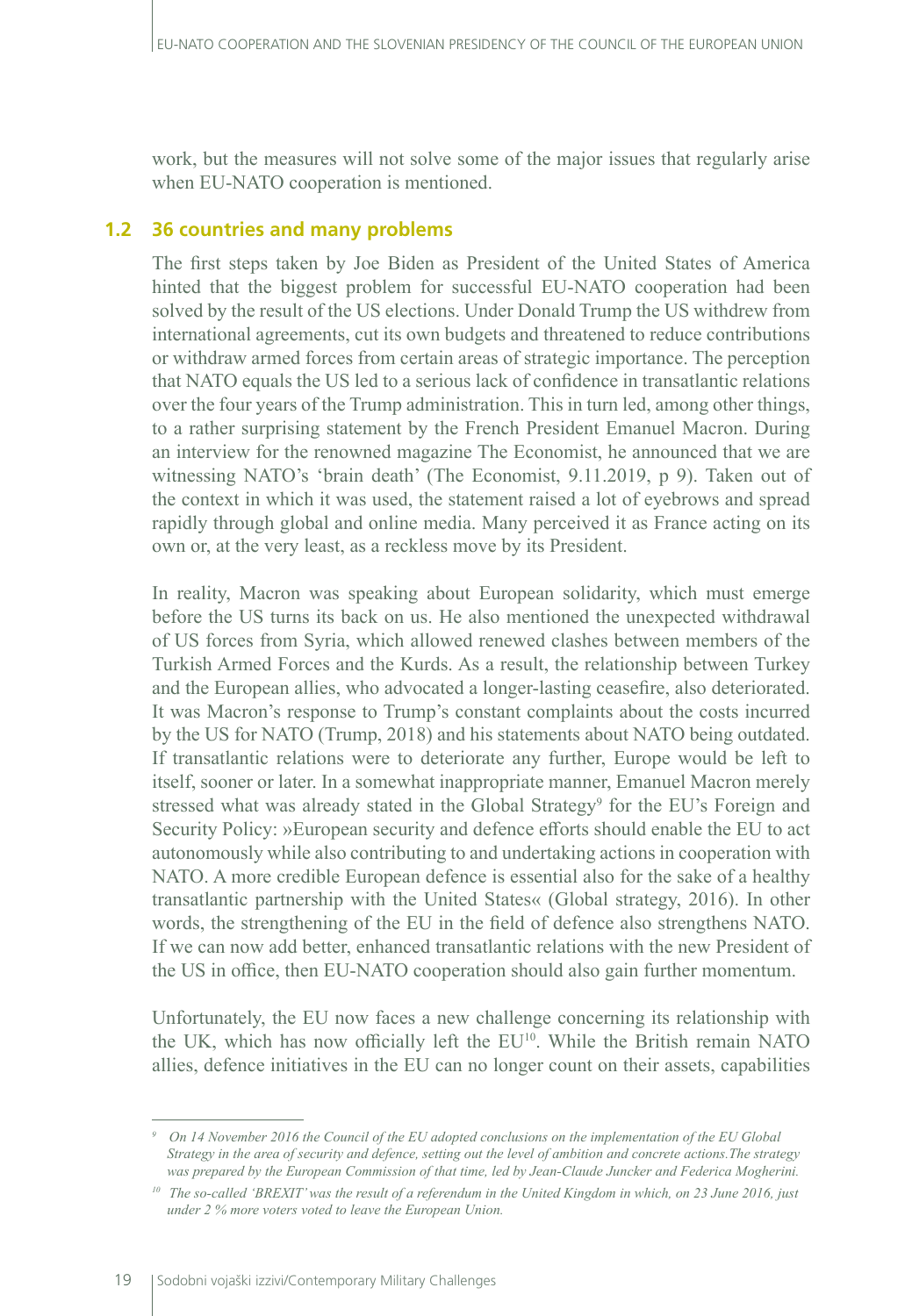or the presence of members of the British Armed Forces in missions and operations. Depending on their own interests, they are likely to engage in certain initiatives as a third country over time, but until then EU-NATO cooperation remains a key element, and offers opportunities to continue the dialogue with the UK on specific defence topics, such as military mobility. It is very likely that the UK will always be welcomed by the EU with open arms in any type of cooperation.

The opposite is true for Turkey, which would sooner be described by certain EU Member States as a threat rather than as an ally or partner third country. The negative impact of this on EU-NATO cooperation is perhaps most evident in the failure to exchange any sensitive or classified information. This is not so much a technical problem of how to share that information safely, but rather a question of trust, or lack thereof. Cyprus or Greece are unlikely to talk about their defence capabilities and plans in the presence of Turkey. On the other hand, even when negotiating with the EU as a whole, Turkey reiterates its refusal to recognize Cyprus as an independent state. As long as it still owns at least a part of the territory of Cyprus, Turkey is also claiming an additional part of the Mediterranean Sea. However, from the point of view of maritime security, this is a problem for another EU Member State – Greece.

Twenty-one ministers, leaders or representatives of EU Member States must listen to their colleagues from Cyprus, Malta, Ireland, Sweden, Finland and Austria, each with their own problems and interests within the Union. The very next day those same 21 representatives can be present at a NATO meeting, where Turkey expresses its gratitude to the US for the withdrawal of armed forces from Syria. At another time, at a meeting of the Council of the EU or the European Parliament, they might confirm the budget assigned to the European Defence Fund (EDF), and immediately hear US criticism about how EU defence initiatives, such as  $PESCO<sup>11</sup>$  and the EDF, are nothing more than duplication and decoupling from NATO. The same US, which in the morning requests from its European allies to increase their defence spending and to bear their share of the burden within NATO, is offended in the afternoon (Cooper, 2019), when those same European countries actually decide to spend billions of euros on defence. Even when we are not talking about any financial aspects, the US should really support all efforts and defence projects undertaken jointly by European countries. The fact is, if certain Member States cannot agree on something within the EU, they will certainly not agree to it within NATO. However, if a consensus is reached within the EU, the job is already half-done for NATO. Therefore, in order for all of the 36 countries which form this colourful mix of NATO allies and members of the EU to completely agree, something truly exceptional must happen. A major disaster, a complex crisis, a threat must appear that no one can face alone.

*<sup>11</sup> "Permanent Structured Cooperation"*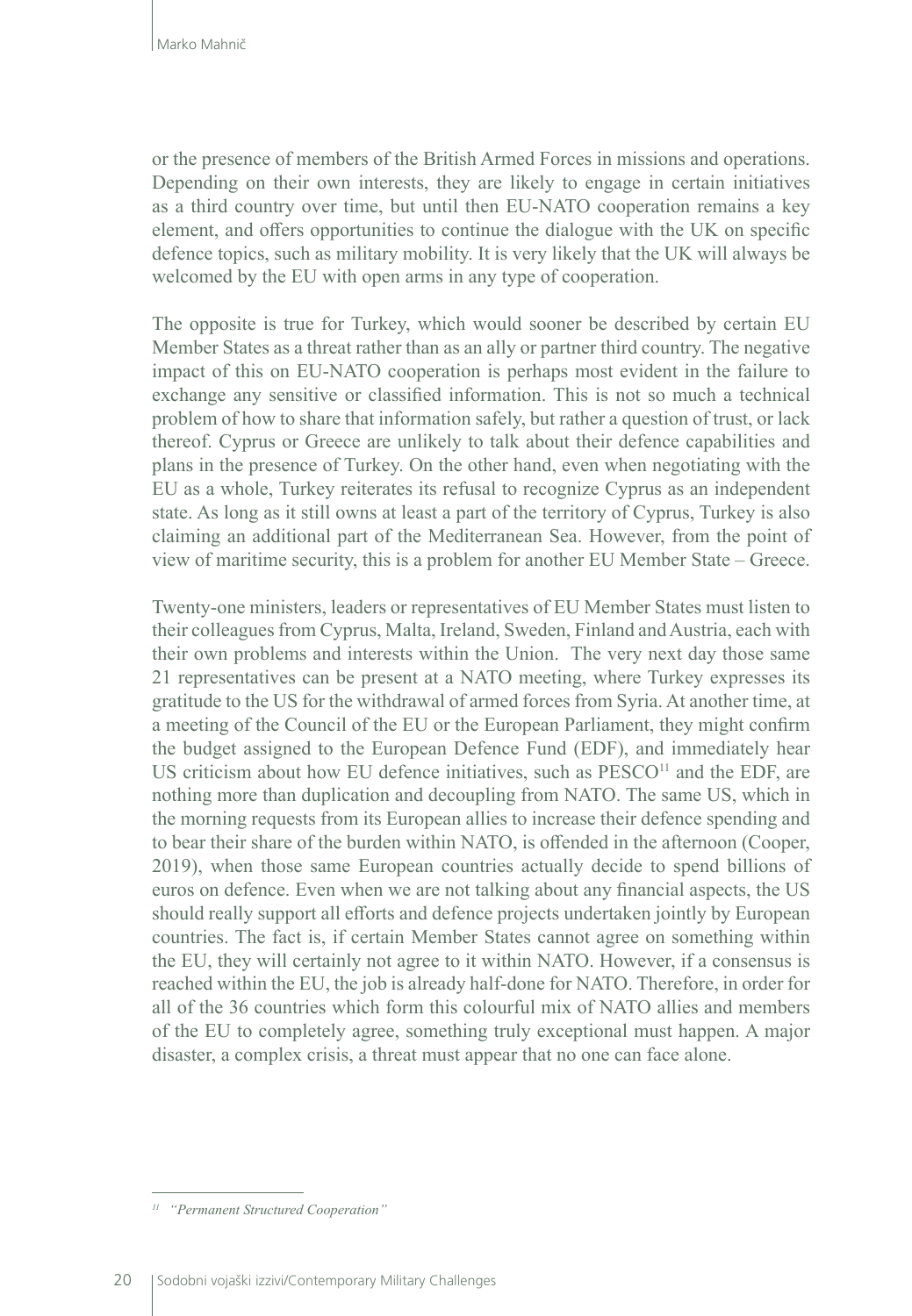## **2 AND THEN 2020 HAPPENED**

It could be said that only a few days after Croatia took over the Presidency of the Council of the EU all the EU's pre-established priorities were swept off the table by the Covid-19 pandemic. Following the first case of infection recorded in France on 24 January 2020, the virus spread rapidly across Europe, severely hit Italy and triggered the closure of borders between Member States. Meetings in Brussels moved from secure rooms and large halls to online platforms. As a result, in particular on security and defence issues, any exchange of intelligence reports or classified information was automatically excluded from the agenda of all meetings. Given the changed way of working in both the EU and NATO, exchanges between the two organizations in the same way as before were no longer feasible. The pandemic has highlighted many areas which have proved to be ineffective and problematic in the context of a complex crisis, such as a global pandemic of a highly contagious virus. One area from the context of operational military action is, for example, the evacuation of personnel from missions and operations abroad. Despite the existence of protocols and solutions for MEDEVAC and STRATEVAC on paper, Slovenia had to find a solution forthe evacuation of an infected member of the armed forces from EUTM<sup>12</sup> Mali alone (Kremžar Kovač, 2020, p 50). We eventually received assistance from a civil company, the French commercial airline VallJet (Ministry of Defence, 2020). On the other hand, members of the armed forces soon became part of national plans to limit the spread of infections, and assisted the civilian services in managing the crisis. They were involved in the transport of protective equipment, the transport of infected people and other logistical activities; in some cases they took over the protection of certain buildings or deployed temporary medical facilities (Kremžar Kovač, 2020, p 45). It has therefore become clear that one of the modern challenges posed by such global crises is achieving effective cooperation between the military and civilian services.

#### **3 BLURRED LINES BETWEEN CIVIL AND MILITARY**

A comparison between the engagement of members of the armed forces with civil society in times of crisis and the cooperation between NATO and the EU may now seem logical. Even looking at the areas addressed by the proposed set of actions in the context of the two Joint Declarations, it could be concluded that civil-military cooperation is the silver lining linking these two organizations together. Unfortunately, the case is not so simple. NATO is often seen as a military organization; however, its most prominent representatives, the Secretary-General, ambassadors, Foreign Affairs Ministers, and Heads of State meeting in the North Atlantic Council are, as a rule, all civilian officials. Prior to being in charge of NATO, Jens Stoltenberg was the Norwegian Prime Minister. The second, more widely known Secretary-General, Javier Solana, acted as a Minister for Culture, Education and Science and Minister

*<sup>12</sup> "EU Training Mission", a European Union military mission to contribute to the training of the Malian Armed Forces.*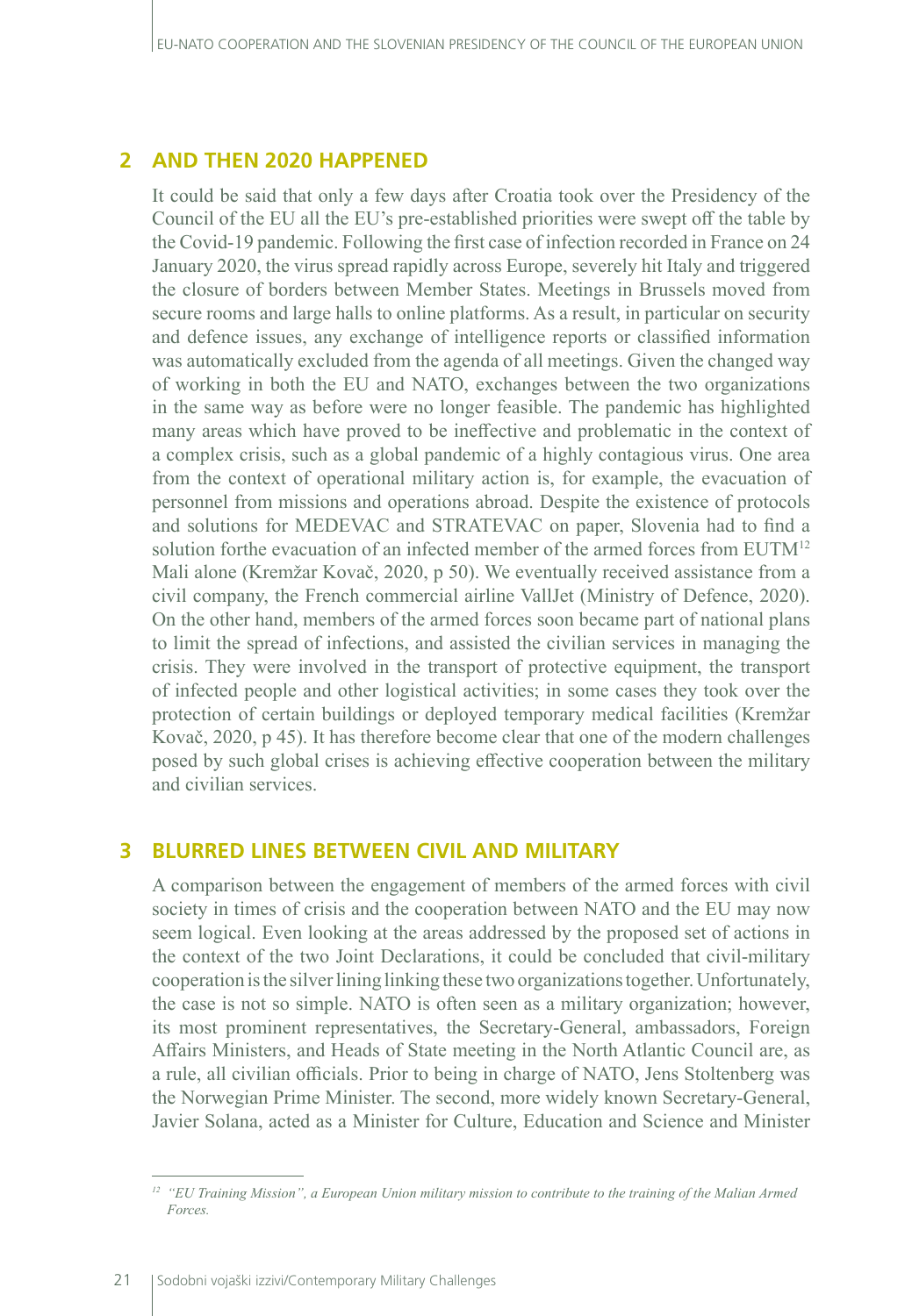of Foreign Affairs in Spain. After four years as head of NATO, he became the first High Representative for the EU's Common Foreign and Security Policy. NATO is therefore also a political organization (Stoltenberg, 2020), and this is the role that should be strengthened through the NATO 2030 reflection process and integrated in the preparation of a new strategic concept.

On the other side of the coin lies the EU, a political organization and an economic union of 27 countries which share the single European market through a common legal system. Given that not all EU Member States are also allies in NATO, the EU has long been working on issues and shortcomings affecting its own security and defence. Following the terrorist attacks in the US on 11 September 2001, the application of<sup>13</sup> Article 5 of the NATO Washington Treaty and the resulting 'war on terror' (Matyók, Zajc, 2020, p 38), in 2003 the European Council adopted the European Security Strategy<sup>14</sup> for a "Safe Europe in a Better World" (European Council, 2003). While some of the ideas presented at that time for a holistic approach and for Europe's common external action are still very much valid, after a decade the underlying idea of this strategy has proved to be somewhat naïve. Humanitarian aid to neighbouring and partner countries, a form of promotion of European values in remote regions, where very different beliefs, traditions and religions often prevail, has not proven to be a solution to the threats that Europe wanted to avoid at that time. Terrorist attacks in Madrid and Paris took place, relations in the Western Balkans worsened with Kosovo's declaration of independence<sup>15</sup>, and a civil war in Syria began. The final wake-up call was the Russian so-called 'annexation' of the Ukrainian Crimea peninsula, where neighbouring countries were only able to observe the surgical precision (Tomšič, 2018) of the hybrid actions carried out by Russia in virtually all areas of society, ending with the arrival of armed soldiers wearing uniforms without markings, without flags and without demonstrating membership of a particular country<sup>16</sup>.

This was an event which, in some ways, challenged the theory that European countries could leave their security and defence entirely up to the Alliance. Even if NATO capabilities would be ready to respond quickly to the arrival of such unmarked forces in the territory of one of the allies, the Ukrainian case showed that such a response would in fact be too late. Countering hybrid threats and hybrid warfare is nothing new; countries can be prepared, build resilience, or be able to sustain a potential attack, adapt and quickly recover from it. However, this is not an acceptable solution for the EU, which needs a way to detect, prevent or deter hybrid action even below the level

*<sup>13</sup> Article of the NATO founding treaty, which states that in the event of an armed attack on one ally country the allies will respond as if they had all been attacked.*

*<sup>14</sup> The "European Security Strategy" was prepared under the leadership of Javier Solana in 2003. The document was endorsed by the European Council in December 2003.*

*<sup>15</sup> Despite Serbia's opposition, Kosovo declared its independence on 17 February 2008. Kosovo is still not recognised by Cyprus, Greece, Romania, Slovakia and Spain, which makes the possibility of full EU membership even more questionable for Kosovo.*

*<sup>16</sup> These unidentified units have been labelled as 'Little Green Men', describing their green military uniforms without any special marking or flag indicating their affiliation.*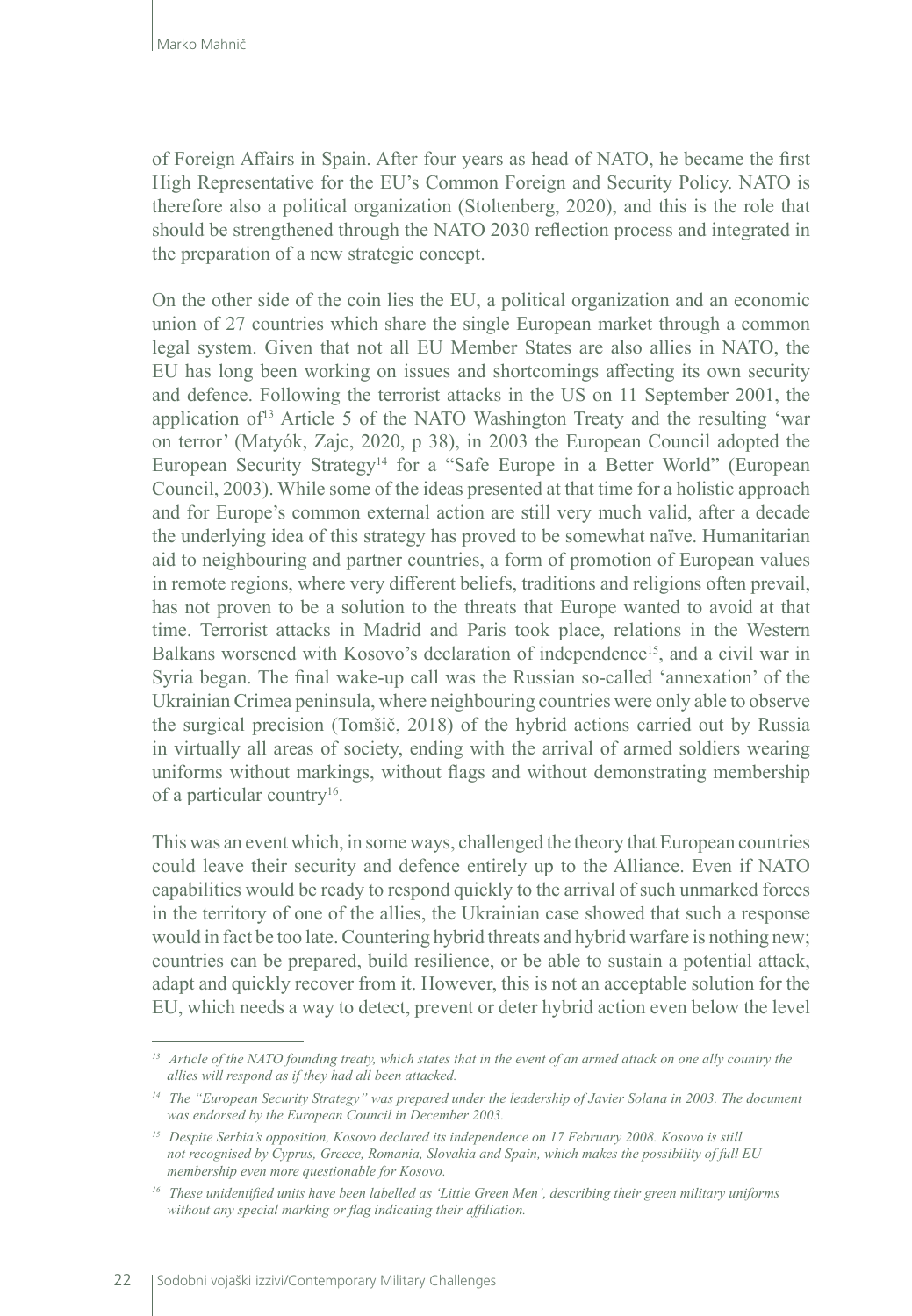of armed conflict. It is not that the military is weak in dealing with present and future threats; rather, the threats are too complex for command directed responses, and the military alone cannot provide appropriate, holistic responses. What is required is a coordinated interaction between militaries, civil stakeholders, government agencies. To be resilient, nations, states, and the whole of society must be smart in adapting to the 'reality on the ground', since reality does not easily adjust itself to our theories (Matyók, Zajc, 2020, p 29).

This reality was deepened by the migrant crisis<sup>17</sup> in 2015, which called into question the humanitarian actions and solidarity of the EU and the utility of its alliance with NATO (Matyók, Zajc, 2020, p 34). As a result, in 2016 the European Commission presented the aforementioned new Global Strategy<sup>18</sup> for Foreign and Security Policy for a "Stronger Europe". It includes initiatives in the areas of defence, capability planning and development, and cross-border research cooperation, among others. Acronyms such as CARD<sup>19</sup>, PESCO, EDF<sup>20</sup> and EPF<sup>21</sup> have become part of our vocabulary, and Member States have embarked on projects and plans to turn this strategy into actions, outputs, and externally visible results. However, given that it is only for the past few years that the EU has been working together on defence within the Union, and no longer only on external action, these efforts appear to be too scattered and uncoordinated, and therefore quite ineffective for the time being.

# **4 STRATEGIC COMPASS AND NATO 2030**

It could perhaps be said that the EU has got lost in its own defence initiatives and therefore needs a Strategic Compass<sup>22</sup> to set the direction of all these initiatives and bring them together as a meaningful whole. The political dialogue currently taking place between EU Member States aims to ensure that all countries contribute to shaping the content of the Strategic Compass in relation to its four pillars, the four focus areas of crisis management, resilience, capability development and partnerships. A document is expected to be drafted under the Slovenian Presidency of the Council of the EU, and finally adopted by March 2022 at the latest (Kolenc, 2020, p 12). It is intended to link the strategic level the EU has been actively discussing since 2016

*<sup>17</sup> More than one million migrants from Syria, Iraq, Afghanistan and various African countries attempted to enter Europe in 2015. Individuals from Kosovo, Albania and other countries joined them on this route towards the west, some fleeing war, and others just looking for a better life in the European Union.*

*<sup>18</sup> The title of the document is »Shared Vision, Common Action. A Stronger Europe: a Global Strategy for the European Union's Foreign and Security Policy."*

*<sup>19</sup> Coordinated Annual Review on Defence – CARD*

*<sup>20</sup> 'European Defence Fund' – part of a common budget dedicated to promoting defence industrial research and cooperation and capability development between EU Member States.*

*<sup>21</sup> European Peace Facility – Peace Facility, an extra-budgetary financial mechanism for missions, operations and support measures*

*<sup>22</sup> The process began in 2020 under the German Presidency of the Council of the EU and will conclude after the Slovenian Presidency, possibly with the adoption of the Strategy Paper in March 2022, under the French Presidency.*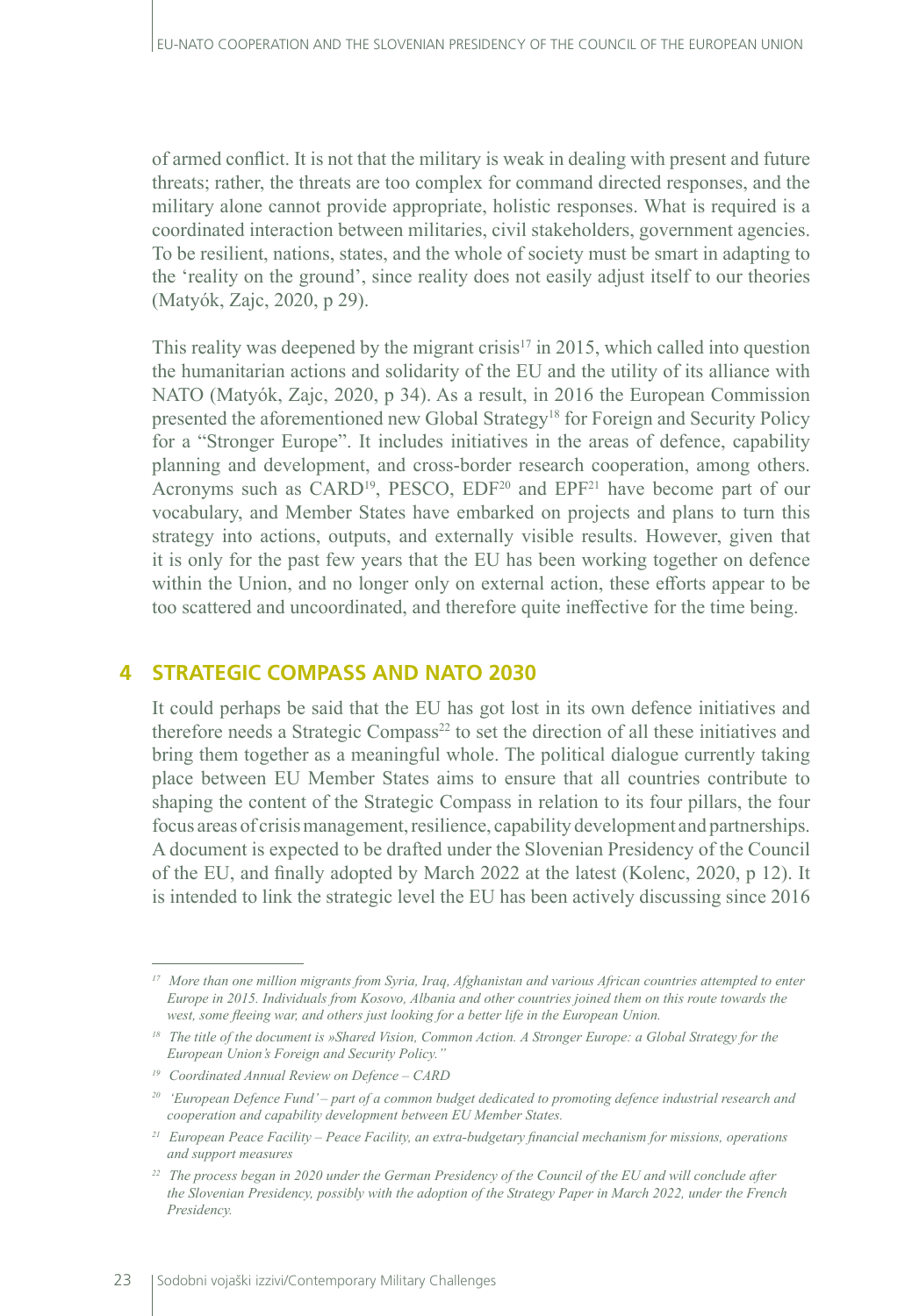with practical, operational guidelines to achieve the level of ambition and a "strong Europe".

Although the themes of the four pillars are intertwined and have an impact on each other, it is clear that in the context of partnerships EU-NATO cooperation will be at the forefront. As a basis for the Strategic Compass, a joint analysis of threats and challenges, based on inputs from intelligence services, was prepared in the second half of 2020. It is a confidential document without any additional validation or adaptation of the text, which serves as a factual overview of all the challenges faced by the Member States of the EU. A similar review was carried out for NATO by a panel of independent experts and published as the "NATO 2030" report<sup>23</sup> however, this one is publicly accessible. Given the confidential nature of the EU's analysis its content will not be discussed in this article, but it is important to note that there are clear parallels between the two documents. Whether an EU Member State or NATO ally, no single country can defend itself against the effects of Russia, China, hybrid actors, cyber-attacks, climate change, the development of disruptive technologies, and so on. NATO cannot set the strategy (Biscop, 2020), legislation, policy or action of civil society in a particular country. On the other hand, the EU alone cannot respond effectively to possible military attacks, should they occur. Only when we realize that we all face the same threats, which go beyond our own capabilities, does it become clear that the key to security and effective defence lies in cooperation. During the very short period of the Croatian Presidency of the Council of the EU before the outbreak of the pandemic in early 2020, Slovenia co-signed, with Germany, Portugal and with the support of Croatia, a food-for-thought paper $^{24}$  on EU-NATO cooperation. In the text we advocated building trust and closer links between the two organizations. We proposed improvements to the exchange of information, including through more institutionalized solutions, such as the establishment of a joint working group on military mobility. We supported continued cooperation on topics including cybersecurity, hybrid threats and parallel and coordinated exercises<sup>25</sup>. However, we also highlighted the need for joint, coordinated action in new areas such as the impact of climate change on defence. All of these proposals are still valid, with both the pandemic and the two strategic processes now showing that we were already thinking in the right direction at that time.

## **5 COOPERATE WHEREVER POSSIBLE; ACT WHENEVER NECESSARY**

The EU is founded on a common market, on the free movement of people and resources, and on cooperation between the Member States. It continues to work in an integrated, partnership-based way externally, trying to cooperate wherever

*<sup>23</sup> Practically in parallel with the Strategic Compass, the "NATO 2030" process is underway and is expected to result in a new strategic concept for NATO, which will be politically active, forward-looking and better prepared for the challenges posed by outer space, technology development, and climate change.*

*<sup>24</sup> "Towards a Common Space of Trust – Priorities for EU-NATO Cooperation" a food for thought non-paper, not published publicly.*

*<sup>25</sup> PACE Exercise Concept – "Parallel and Coordinated Exercise" to be continued in 2022.*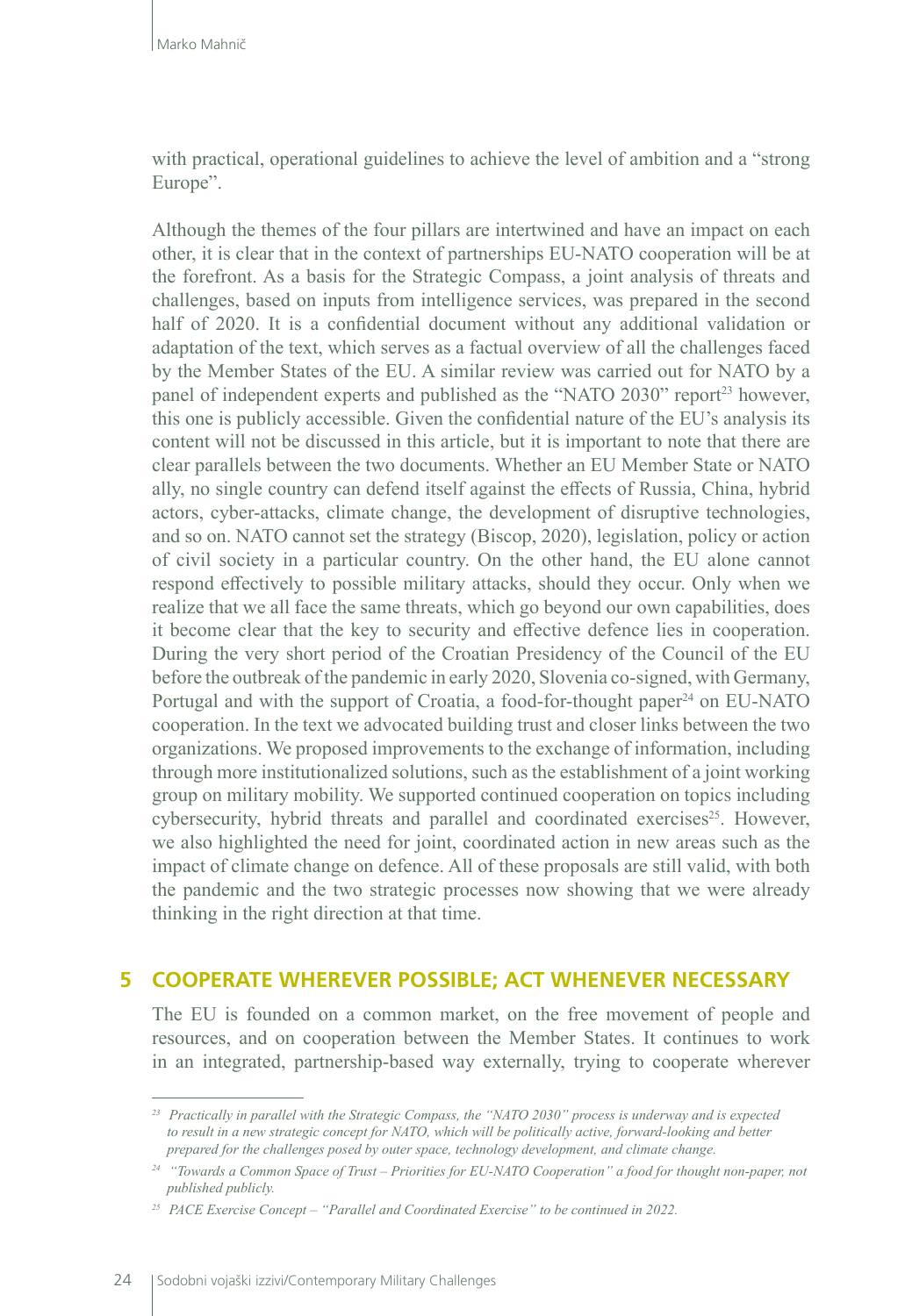possible. It should also, alone or in cooperation with NATO, take action whenever necessary. Whether it is a covert operation below the threshold of armed conflict, or a direct threat requiring a military response, synergies between the two organizations allow Member States to act in virtually all domains. A major step in the EU-NATO cooperation framework would be to change the current way of solving controversial situations by finding the lowest common denominator<sup>26</sup>. Moving away from this "unanimity" decision-making model would mean that the interests of a single state can no longer prevail over the common objectives of the EU or of NATO. At the moment, Turkey seems to be the main culprit. Both the EU and NATO act in a way that protects and respects human rights according to United Nations conventions<sup>27</sup>. Ironically, Turkey has recently announced its withdrawal from the Istanbul Convention<sup>28</sup> on preventing violence against women and domestic violence. Previously, Turkey had already gambled away the trust of many European countries through extortion or the "weaponization" (Jennequin, 2020) of migration – using migrants as bargaining leverage against the EU. Similarly, the purchase of Russian S-400 rocket systems<sup>29</sup> was not in line with its role as an ally in NATO. In addition to enhanced transatlantic ties, new strategic guidelines and additional areas for seeking synergies and mutual cooperation, sooner or later both the EU and NATO will have to act, as productive cooperation with Turkey seems less and less possible. Not only NATO, but also the EU is repeatedly cornered by Turkey's actions, hampering the progress in cooperation between the two organizations along the way. Over the past year, so many things have been brought to our attention, from our shared shortcomings to threats and major challenges, bringing us to a point where we can no longer afford to limit 35 countries to administrative cooperation at the staff to staff level only because one country refuses to cooperate. Unfortunately, it is too early to guess whether the new NATO Strategic Concept or the EU's Strategic Compass will bring about any solutions to this problem. We just have to wait and see.

# **6 WHAT CAN SLOVENIA DO IN THE MEANTIME?**

During its six-month Presidency of the Council of the EU, the Republic of Slovenia will certainly stress the importance of EU-NATO cooperation as the best tool, the most integrated approach, and a way to involve the whole of society, both civil and military, in security and defence issues. We also need to highlight the Western Balkans region<sup>30</sup>, which has historically served as the scene for EU-NATO cooperation on

*<sup>26</sup> Where countries do not agree on a particular point, the most basic, broadest possible definition is sought in order to reach a compromise that can be supported by all. It also loses the potential for concrete actions, the way forward, and the more visible results of the initiatives that face this obstacle.*

*<sup>27</sup> For example, the mutual defence clause, 42.7 of the Treaty on European Union, applies in accordance with Article 51 of the Charter of the United Nations. The same applies to NATO Article 5.*

*<sup>28</sup> The Council of Europe Convention on preventing and combating violence against women and domestic violence was presented for signature on 11.5.2011 in Istanbul, Turkey.*

*<sup>29</sup> Russia's ground-to-air rocket system with a range of up to 400 km and the ability to operate against both large planes and targets as small as drones.*

*<sup>30</sup> The Western Balkans region consists of Bosnia and Herzegovina, Serbia, Montenegro, Kosovo, the Republic of North Macedonia and Albania.*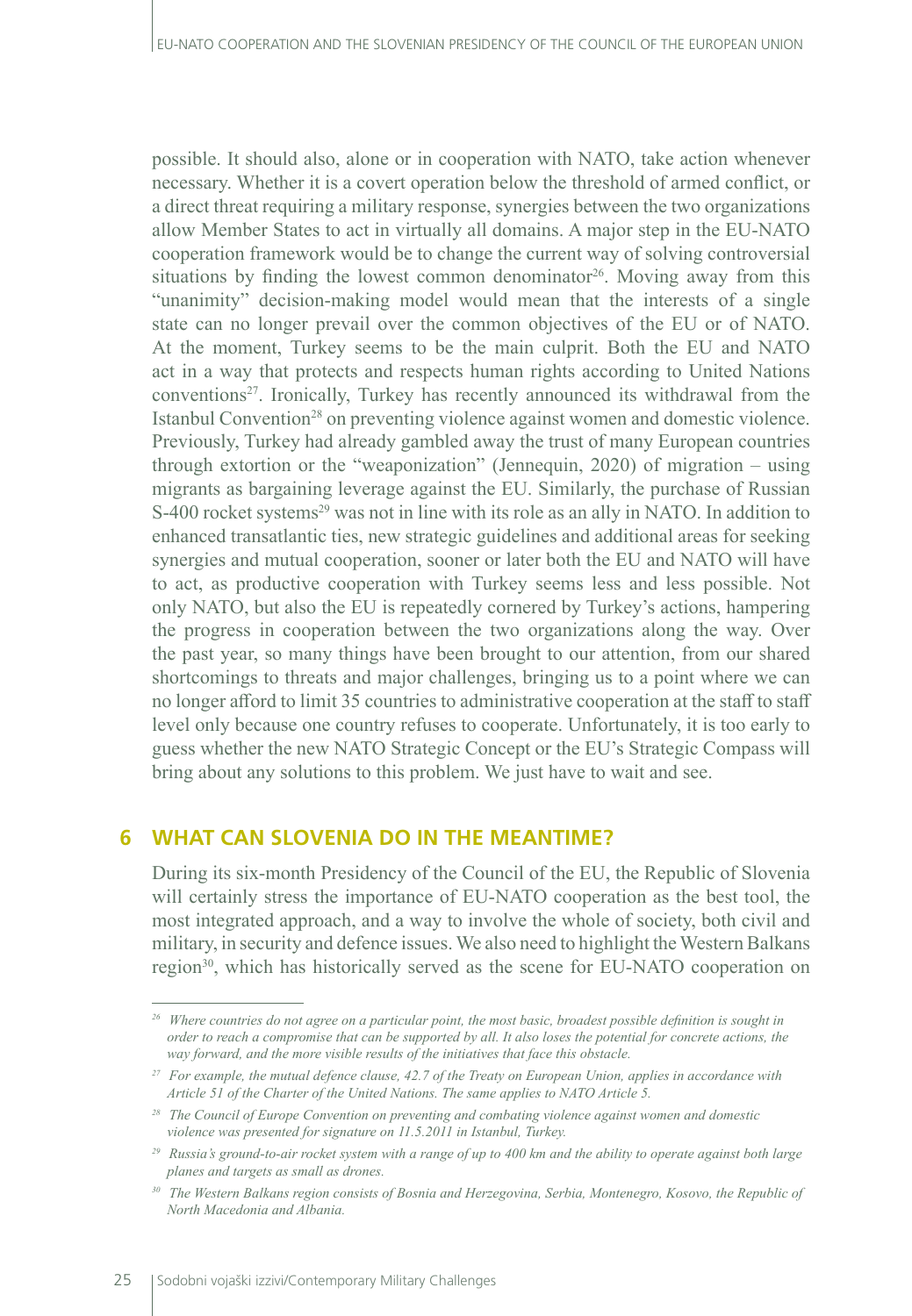the ground. It is still an area heavily influenced by various foreign actors, hybrid activities, historical tensions and unresolved conflicts. In the area of capability development, the two organizations are increasingly highlighting innovation and disruptive technologies. Whereas NATO has a well-established defence planning process and fora to stimulate allied industrial relations, the EU's toolbox includes legislation, a political framework called PESCO, a coordinated annual review (CARD), and the European Defence Fund (EDF), which will support defence research and capability development (Fiott, 2019). The EDF, in particular, aims to stimulate the cross-border participation of small and medium-sized enterprises (SMEs) in consortia and co-funded projects. Slovenian SMEs are very active, innovative and sometimes world leaders in their field of work. The involvement of Norway, Canada and the US in the PESCO military mobility project is another important milestone in the area of military mobility, often considered as one of the most successful products of EU-NATO cooperation. Slovenia is also developing specific innovations in mobility and energy efficiency. The Directorate for Logistics at the Ministry of Defence is leading the RES-HUB project<sup>31</sup>, developing renewable energy harvesting and hydrogen energy storage capabilities (Šipec, 2021) aimed at facilitating cross-Europe military mobility with lower CO2 emissions, and contributing to energy sustainability in the EU's defence and security sectors. So, not only are we aware of the importance of climate change for the defence system, but we are already actively working on, exploring and developing solutions. All of these topics can be placed on the agendas of Council meetings and formal and informal events which will take place between 1 July and 31 December 2021.

As a NATO ally and an EU Member State, we will be actively involved in the drafting of both the new NATO Strategic Concept and the EU Strategic Compass in the months to come. But it is also important to give visibility to issues related to resilience, security and defence during our Presidency of the Council of the EU. Slovenia can certainly do that, even if the main role of the Presidency is mediating and brokering compromises between the EU Member States and EU institutions such as the Council, the European Commission and the European Parliament. To do this, the Presidency must act as an honest and neutral broker (General Secretariat of the Council, 2021). At the same time, it must respect the 18-month plan of the trio, which, in the case of Germany, Portugal and Slovenia, includes strengthening EU-NATO cooperation as one of its priorities. **Conclusion**

> Effective solutions in the area of the EU's Common Security and Defence Policy and synergies with NATO are of the utmost importance for countries such as Slovenia. According to Article 37 of the Defence  $Act^{32}$ , one of the functions of the Slovenian Armed Forces is to carry out obligations assumed by the state in international organizations and through international treaties. We do this mainly

*<sup>31</sup> The project "Defence Resilience Hub Network in Europe" aims to create a network of energy self-sufficient hubs in Slovenia and the European Union.*

*<sup>32</sup> Defence Act published in the Official Gazette of the Republic of Slovenia, #82/1994*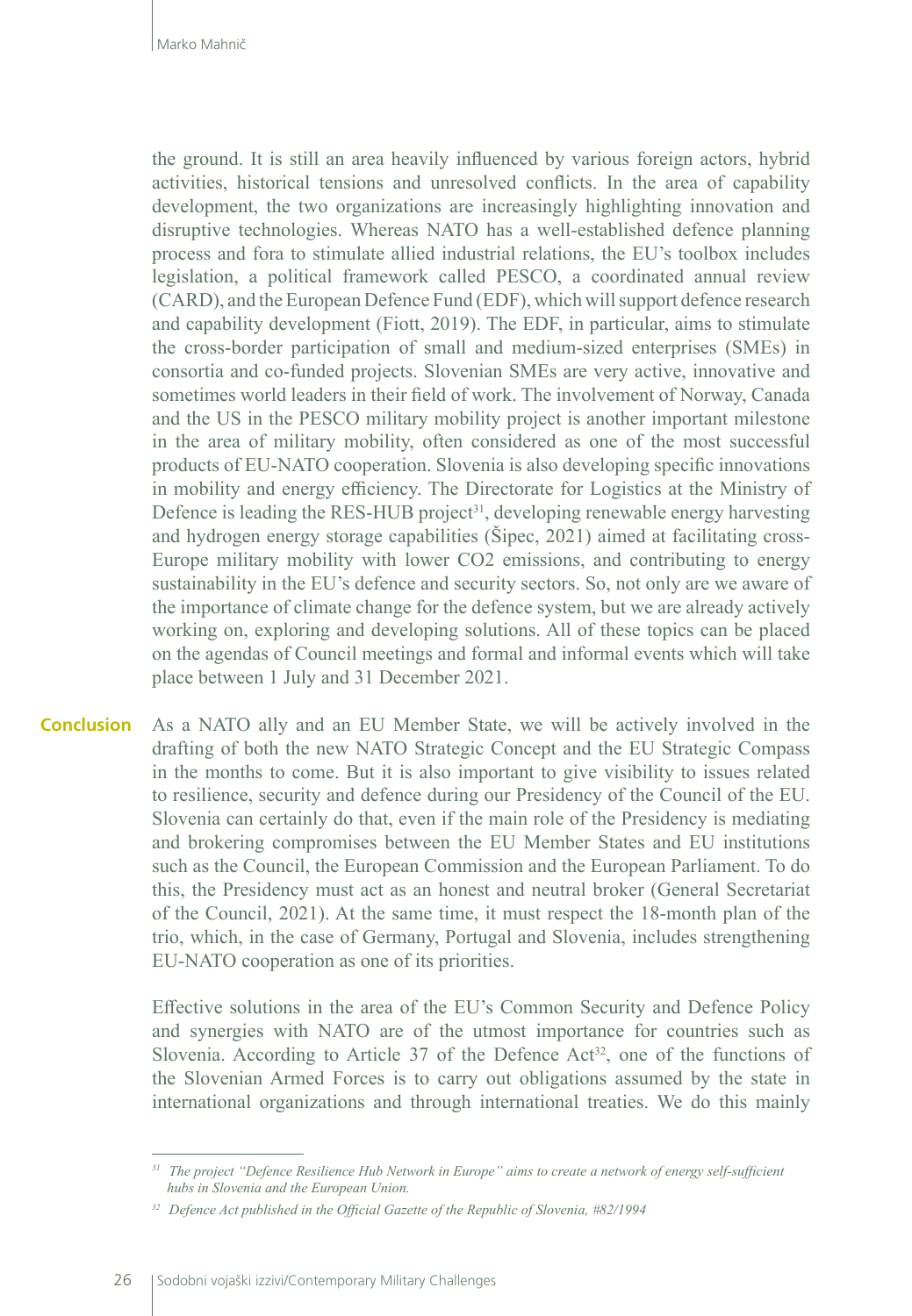through our participation in missions and operations of the EU, NATO, the UN and other organizations. Currently, we have soldiers deployed in 12 different missions and operations (Ministry of Defence, 2021) around the world, representing around 5% of our armed forces. This percentage means that the primary functions of the Slovenian Armed Forces are those which it performs on domestic soil. Another way of fulfilling commitments towards international organizations, often publicly criticized in the media, would be by raising our defence spending up to or above 2% of the annual gross domestic product (Defence White Paper of the Republic of Slovenia, 2020, page 11). This does not mean that we should pay someone for protection, or buy a membership in one of the organizations, as is often mistakenly believed, mainly by sceptics or those who oppose any kind of investment in military capabilities on principle. In practice, we should just invest more in our own army, their preparedness, capacities and the tasks that 95% of them carry out every day in Slovenia (since only 5% are deployed abroad). By doing this, we would not only make good on our commitments to NATO, but also to the EU and our PESCO partners (Culetto, Himelrajh, 2018, p 19), while at the same time improving the resilience of our own country. There is therefore no need to choose whether we will invest in capabilities suitable for operating either in Slovenia, or in NATO, or even in EU's defence initiatives. In most cases, we can make progress in all of the above through a single solution. This is why it is important that we are present, involved and actively participating in these organizations, their strategies and plans for the future. In reality, duplication occurs only rarely, but even then, as a Member State and as an ally, we have the opportunity to draw attention to this issue and propose different solutions together with other countries at the table. Our voice is heard, our vote counts and our point of view matters. Not only that, for the next six months we are the ones writing the agendas of the EU's meetings and organizing its events. And since, for the time being at least, there is no compass to show the way for the EU's Member States, they will rely on our Presidency to steer them in the right direction.

#### **Bibliography**

- *1. Biscop, S., 2020. The future of the Transatlantic Alliance: not without the European Union. Egmont Royal Institute for International Relations. https://www.egmontinstitute. be/the-future-of-the-transatlantic-alliance-not-without-the-european-union.*
- *2. Cooper, C., 2019. https://2017-2021.state.gov/press-briefing-with-assistant-secretaryclarke-cooper-bureau-of-political-military-affairs/index.html.*
- *3. Culetto, P., Himelrajh, J., 2018. PESCO On the way to a European security and defence union or another dead end? Sodobni vojaški izzivi. Znanstveno-strokovna publikacija SV, 2018(3), p 13.*
- *4. Defence Act of the Republic of Slovenia, adopted on 20. 12. 1994. http://pisrs.si/Pis.web/ pregledPredpisa?id=ZAKO532.*
- *5. EU Global Strategy in the area of security and defence, presented on 28. 6. 2016. [https://](file:/archives/docs/top_stories/pdf/eugs_review_web.pdf) [eeas.europa.eu/archives/docs/top\\_stories/pdf/eugs\\_review\\_web.pdf.](file:/archives/docs/top_stories/pdf/eugs_review_web.pdf)*
- *6. EU-NATO Common Set of Proposals, 2016. https://www.consilium.europa.eu/en/press/ press-releases/2016/12/06/eu-nato-joint-declaration/.*